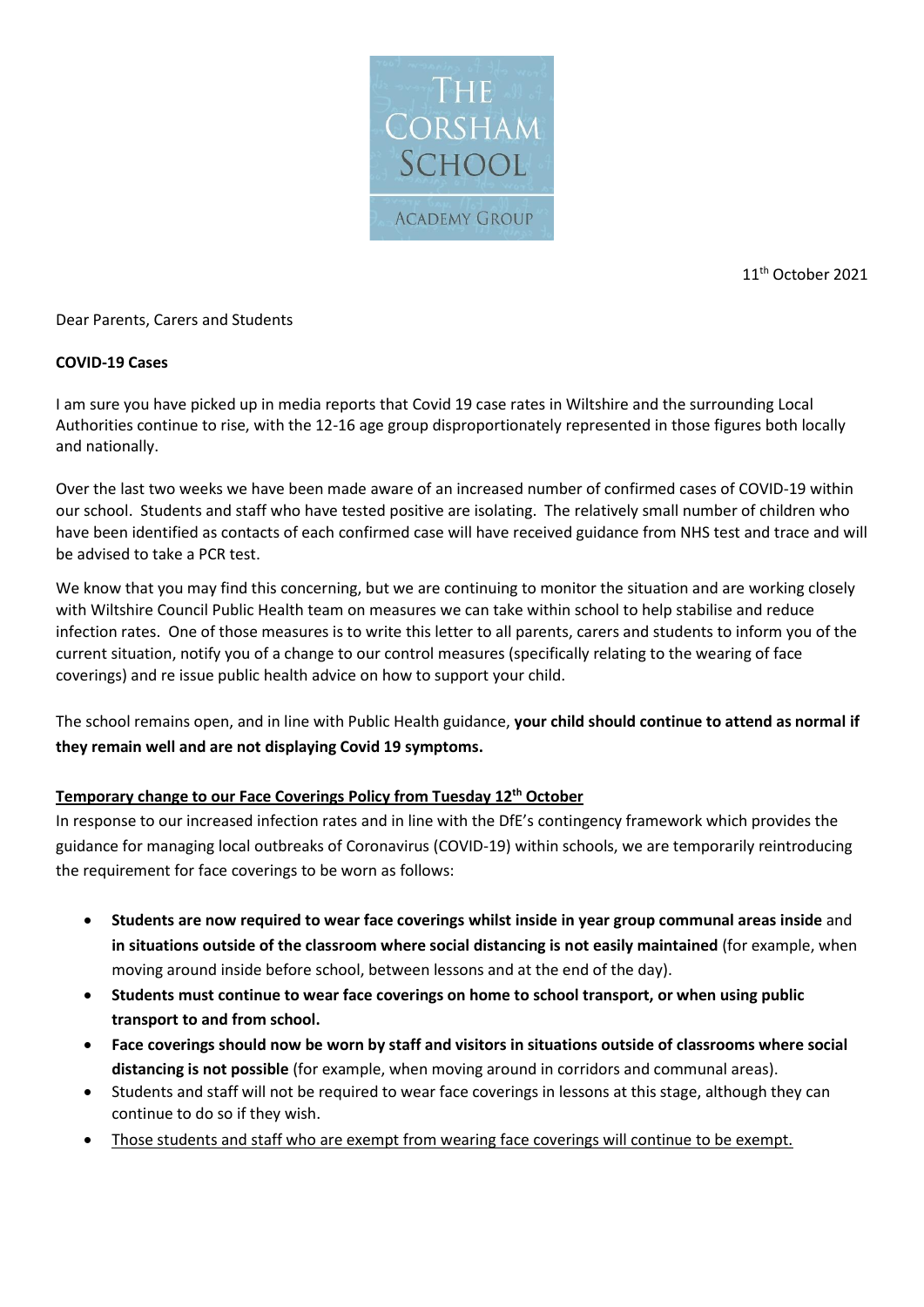Masks can be removed when:

- Students are eating or drinking
- Students are outside before/after school or at break and/or lunch on the field/playground where social distancing can be maintained.
- Students are engaged in physical activity as part of PE lessons

Given that all students will be required to wear a face covering at some point during the school day, whether on school transport or when inside a building moving between lessons, they should now bring their own face covering to school every day. School will have spare disposable masks available but I again plea, on environmental and safety grounds, that you supply your child with a washable reusable fabric face covering instead of a disposable one.

It is hoped that temporarily reintroducing the use of face coverings, along with reinforcing all our other safety control measures, will have the desired effect of reducing transmission rates amongst our young people. This will come as welcome news to some and be a cause of increased anxiety for others; I know the issue continues to divide opinion.

We will continue to review this policy and will be keeping a careful eye on developments locally and nationally whilst considering introducing further additional control measures.

## **Twice Weekly LFD Testing**

We strongly encourage household members that are aged 11 and over to continue with twice weekly LFD testing to help identify cases promptly in the hope that we can prevent any young person who might have Covid-19 but not displaying any symptoms attending school and potentially infecting their close contacts.

We also recommend that should your child be unwell with symptoms that do not appear on the official government symptoms list, it would be advisable for students to test daily over the few days where they are feeling less well.

We are expecting a further delivery of LFD test kits this week and will distribute these as soon as possible to all students. In addition, a reminder that, as well as the Lateral Flow Test kits issued by school, families can also order these direct from:<https://www.gov.uk/order-coronavirus-rapid-lateral-flow-tests>

### **Close Contacts**

If you think your child is a close contact (and is aged over 5 years, unless a household contact) but has not been contacted directly by NHS Test and Trace please arrange to take your child for a PCR test, following the guidance within this link: [Close Contact Guidance link](https://www.gov.uk/government/publications/guidance-for-contacts-of-people-with-possible-or-confirmed-coronavirus-covid-19-infection-who-do-not-live-with-the-person/guidance-for-contacts-of-people-with-possible-or-confirmed-coronavirus-covid-19-infection-who-do-not-live-with-the-person#i-think-i-have-had-contact-with-someone-who-has-tested-positive-for-covid-19-but-i-have-not-been-notified-and-advised-to-self-isolate-what-should-i-do)

### **What to do if your child develops symptoms of coronavirus (COVID-19) or tests positive for COVID-19**

If your child develops symptoms of coronavirus (COVID-19), they should get a PCR test and remain at home at least until the result is known.

If negative, the child can end self-isolation; if positive, the child should isolate for 10 days after their symptoms appeared.

Symptoms of coronavirus (COVID-19) are a new, continuous cough, or a high temperature, or a loss of, or change in, their normal sense of taste or smell (anosmia). If the child has a positive test result but does not have [symptoms,](https://www.gov.uk/government/publications/covid-19-stay-at-home-guidance/stay-at-home-guidance-for-households-with-possible-coronavirus-covid-19-infection#symptoms) they should stay at home and self-isolate for 10 days from the date the positive test was taken. This isolation period will be extended if they go on to develop symptoms by counting 10 full days from the day of their symptom onset.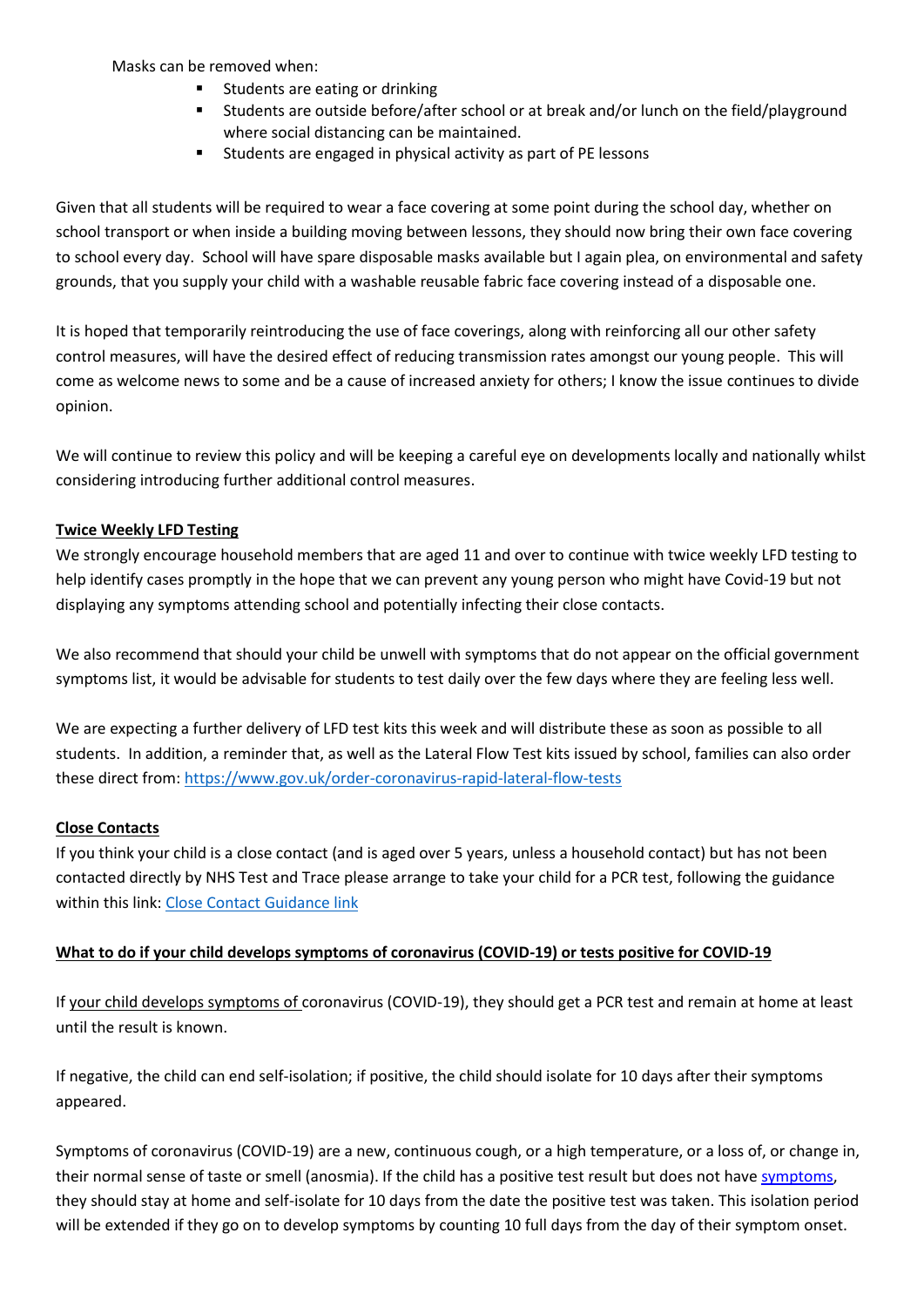Anyone with symptoms will be eligible for a PCR test and this can be arranged via [Get a free PCR test to check if you](https://www.gov.uk/get-coronavirus-test)  [have coronavirus \(COVID-19\) -](https://www.gov.uk/get-coronavirus-test) GOV.UK (www.gov.uk) or by calling 119.

Should you be concerned about symptoms that do not appear on the official government symptoms list, it would be advisable for students to test daily over the few days where they are feeling less well.

# **Instructions for people who live in the same household as someone with COVID-19 (tested positive or symptomatic awaiting a test result) but do not display symptoms of Covid-19**

From 16 August 2021[, you will not be required to self-isolate if you are a contact of someone who has tested positive](https://www.gov.uk/government/publications/covid-19-stay-at-home-guidance/stay-at-home-guidance-for-households-with-possible-coronavirus-covid-19-infection#exempt)  [for COVID-19](https://www.gov.uk/government/publications/covid-19-stay-at-home-guidance/stay-at-home-guidance-for-households-with-possible-coronavirus-covid-19-infection#exempt) and any of the following apply:

- you are fully vaccinated
- you are below the age of 18 years 6 months
- you have taken part in or are currently part of an approved COVID-19 vaccine trial
- you are not able to get vaccinated for medical reasons

Fully vaccinated means that you have been vaccinated with an MHRA approved COVID-19 vaccine in the UK, and at least 14 days have passed since you received the recommended doses of that vaccine.

NHS Test and Trace will contact you to let you know that you have been identified as a contact and check whether you are legally required to self-isolate. If you are not legally required to self-isolate, you will be provided with advice on testing and given guidance on preventing the spread of COVID-19. Even if you do not have symptoms, [you will be](https://www.gov.uk/government/publications/covid-19-stay-at-home-guidance/stay-at-home-guidance-for-households-with-possible-coronavirus-covid-19-infection#PCR)  advised to have a PCR [test as soon as possible.](https://www.gov.uk/government/publications/covid-19-stay-at-home-guidance/stay-at-home-guidance-for-households-with-possible-coronavirus-covid-19-infection#PCR)

**Any member of the household who is aged 18 years and 6 months or over and has only received one dose of COVID-19 vaccine or has not received any dose of the COVID-19 vaccination will still be required to self-isolate as a household contact of someone with COVID-19 symptoms awaiting testing and someone who has tested positive for COVID-19.**

Please read th[e stay at home guidance](https://www.gov.uk/government/publications/covid-19-stay-at-home-guidance) which provides information on this.

Household members who are not exempt from isolation as close contacts should not go to work, school/college/childcare/education setting or public areas, and exercise should be taken within the home. If you require help with buying groceries, other shopping or picking up medication, or walking a dog, you should ask friends or family. Alternatively, you can order your shopping online and medication by phone or online. Household members staying at home for 10 days will greatly reduce the overall amount of infection the household could pass on to others in the community.

You could be fined if you do not self-isolate following a notification by NHS Test and Trace. You may be entitled to a one-off payment of £500 through the [NHS Test and Trace Support Payment scheme](https://www.gov.uk/government/publications/test-and-trace-support-payment-scheme-claiming-financial-support/claiming-financial-support-under-the-test-and-trace-support-payment-scheme) if you are required to stay at home and self-isolate or you are the parent or guardian of a child who has been told to self-isolate.

Those who are [clinically extremely vulnerable](https://www.gov.uk/government/publications/guidance-on-shielding-and-protecting-extremely-vulnerable-persons-from-covid-19/guidance-on-shielding-and-protecting-extremely-vulnerable-persons-from-covid-19) should be supported to minimise their contact with other people in the household during this period, regardless of whether others have symptoms or not.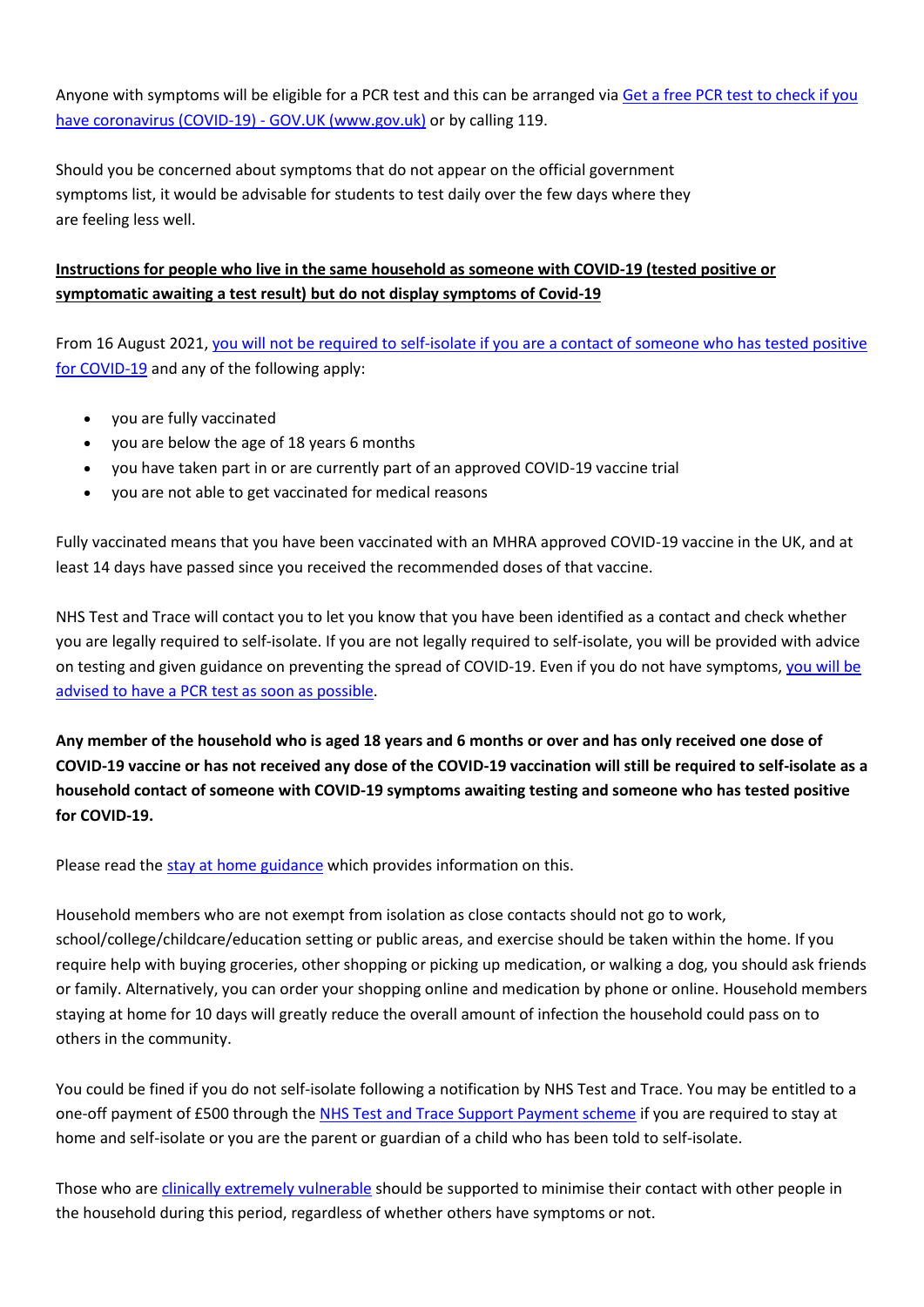### **Instructions for household contacts who are not required to self-isolate from 16 August**

Even if you are vaccinated, you can still be infected with COVID-19 and pass it on to others. If you are identified as a contact of someone with COVID-19 but you are not required to self-isolate, you can help protect others by following the [guidance on how to stay safe and help prevent the spread.](https://www.gov.uk/guidance/covid-19-coronavirus-restrictions-what-you-can-and-cannot-do#keeping-yourself-and-others-safe)

Student/child close contacts should get a PCR test but are not required to self-isolate unless they are symptomatic and they should continue to attend school as normal. As well as getting a PCR test, you may also consider:

- limiting close contact with other people outside your household, especially in enclosed spaces (when not in school)
- wearing a face covering for those aged 11 and over in crowded places such as school/college/public transport
- limiting contact with anyone who is clinically extremely vulnerable
- taking part in [regular](https://www.gov.uk/order-coronavirus-rapid-lateral-flow-tests) LFD testing if aged 11 years old and older

You should follow this advice while the person in your household with COVID-19 is self-isolating.

If you are a health or social care worker or a student undertaking a work placement who has been identified as a household contact and are exempt from self-isolation, there is [additional guidance available](https://www.gov.uk/government/publications/covid-19-management-of-exposed-healthcare-workers-and-patients-in-hospital-settings/covid-19-management-of-exposed-healthcare-workers-and-patients-in-hospital-settings) that you should follow to reduce the risk of spread of COVID-19 in these settings.

If you develop [symptoms](https://www.gov.uk/government/publications/covid-19-stay-at-home-guidance/stay-at-home-guidance-for-households-with-possible-coronavirus-covid-19-infection#symptoms) at any time, even if these are mild, self-isolate immediately, [arrange to have a COVID-](https://www.gov.uk/get-coronavirus-test)19 [PCR](https://www.gov.uk/get-coronavirus-test) test and follow the [guidance for people with COVID-19 symptoms.](https://www.gov.uk/government/publications/covid-19-stay-at-home-guidance/stay-at-home-guidance-for-households-with-possible-coronavirus-covid-19-infection#SymptomsPositiveTest)

# **For most people, coronavirus (COVID-19) will be a mild illness.**

If your child does develop symptoms, you can seek advice from the nhs.uk website at [https://www.nhs.uk/conditions/coronavirus-covid-19/check-if-you-have-coronavirus-symptoms/.](https://www.nhs.uk/conditions/coronavirus-covid-19/check-if-you-have-coronavirus-symptoms/) If you are concerned about your child's symptoms, or they are worsening you can seek advice from NHS 111 at <https://111.nhs.uk/> or by phoning 111.

### **How to stop coronavirus (COVID-19) spreading**

**We are keen to ensure education can continue; and we wish to advocate the following** things you can do to help reduce the risk of you and anyone you live with getting ill with coronavirus (COVID-19):

- **get vaccinated** everyone aged 18 and over can [book COVID-19 vaccination appointments](https://www.nhs.uk/conditions/coronavirus-covid-19/coronavirus-vaccination/book-coronavirus-vaccination/) now and 16-17 year olds are being offered 1 dose of the vaccination by 23 August
- **if you're symptomatic** -Isolate and get PCR test
- **if you think you are a close contact** -get a PCR test
- wash your hands with soap and water or use hand sanitiser regularly throughout the day
- cover your mouth and nose with a tissue or your sleeve (not your hands) when you cough or sneeze
- put used tissues in the bin immediately and wash your hands afterwards
- **consider your social contacts** every contact carries a COVID risk, even with vaccinated people so:
- consider whether to meet up at all
- meet people outside and avoid crowded areas
- open doors and windows to let in fresh air if meeting people inside